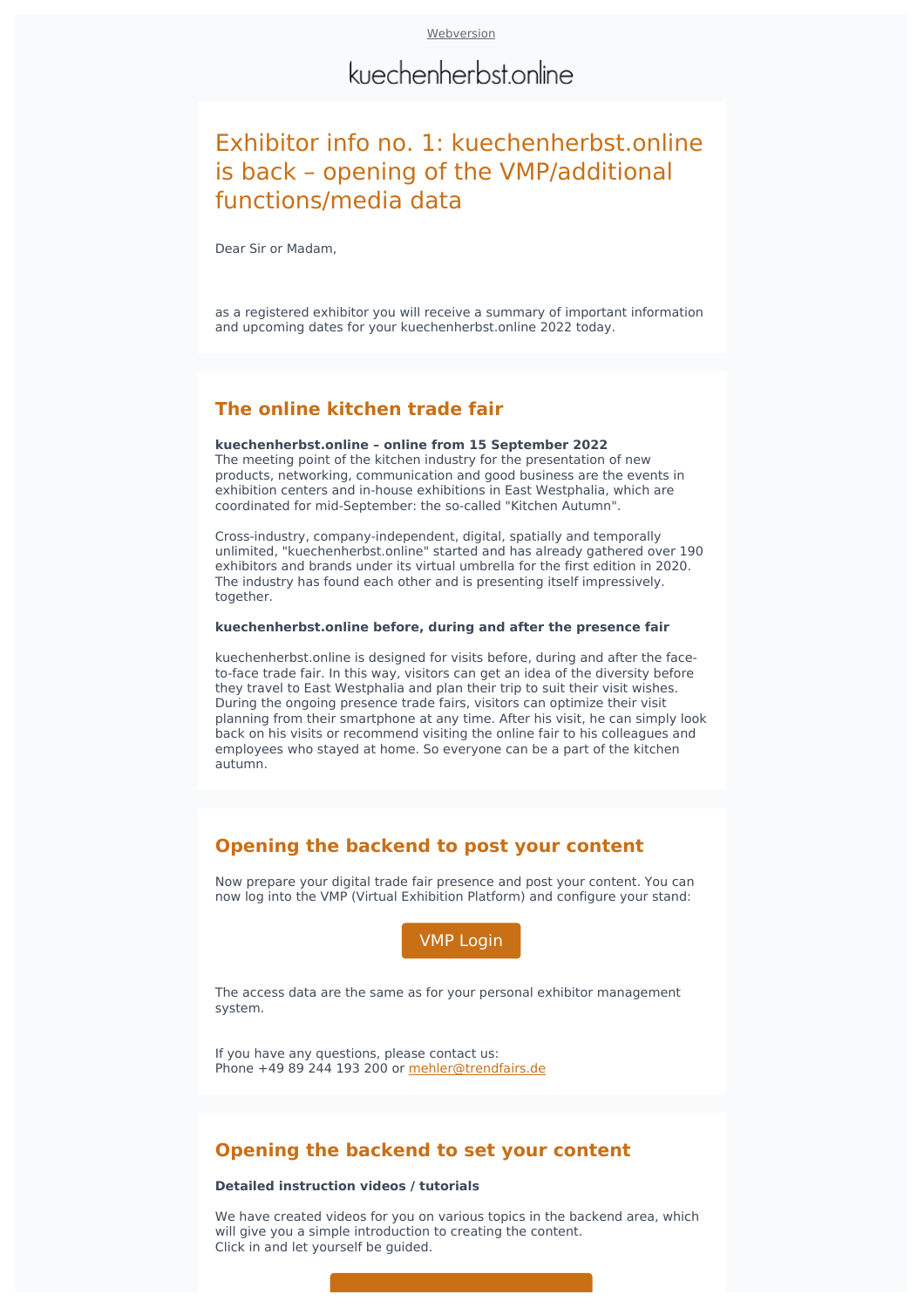# **Support platform**

Here you can contact us at any time if you need help or have questions about the creation of your content.

You can find these under: [https://support.trendfairs.de/en/](https://support.trendfairs.de/en/?utm_source=sendinblue&utm_campaign=Exhibitor%20info%20No%201%20kuechenherbstonline%20is%20back&utm_medium=email)

Contact us: [https://support.trendfairs.de/en/customer/create-ticket/](https://support.trendfairs.de/en/customer/create-ticket/?utm_source=sendinblue&utm_campaign=Exhibitor%20info%20No%201%20kuechenherbstonline%20is%20back&utm_medium=email)

# **Media data**

An essential part of your success in the virtual kuechenherbst.online are the advertising media, which you can use to communicate your brand presence to visitors in a memorable way. For example, use the premium information to highlight your entry in the list of exhibitors. Or a post in one of our trade visitor newsletters (distribution list: 12,000).

### Your advertising media for [kuechenherbst.online](https://kuechenherbst.online/files/data/kuechenherbst/downloads/aussteller/kuechenherbst_2022_mediadaten_en.pdf?utm_source=sendinblue&utm_campaign=Exhibitor%20info%20No%201%20kuechenherbstonline%20is%20back&utm_medium=email) 2022

If you have any questions or individual offers, you can contact Ms. Lea Röhling, [roehling@trendfairs.de.](mailto:roehling@trendfairs.de?subject=Advertising%20media%20kuechenherbst.online%202022&body=Dear%20Ms.%20R%C3%B6hling%2C%0A%0A)

**Bookings for the advertising media start on Wednesday, 6 July 2022 at 9 am.**

# **Additional functions for your virtual exhibition stand**

When you registered your stand, you could already book additional services for your kuechenherbst.online:

The bookable additional functions again at a glance:

- Function "Leave business card" EUR 125
- Function "Leave email" already included free of charge
- Function "Video call" EUR 125
- $\bullet$  Function "Live chat" EUR 125

If you would like to book additional functions, please send us an e-mail at [mehler@trendfairs.de.](mailto:mehler@trendfairs.de?subject=kuechenherbst.online%202022%20-%20Booking%20additional%20functions&body=Dear%20Mrs.%20Mehler%2C%0A%0A) We are happy to book this for you and activate the function in your backend.

# **Free banners for your trade fair presence**



Promote your kuechenherbst.online as an exhibitor: Advertise your participation in the online trade fair, for example, on your website, in signatures of your e-mails, in your company brochures, in newsletters and via your sales team: the trade fair logos are available for download [here.](https://kuechenherbst.online/presse/?file=files/data/kuechenherbst/presse/Logo_kuechenherbstonline.zip&utm_source=sendinblue&utm_campaign=Exhibitor%20info%20No%201%20kuechenherbstonline%20is%20back&utm_medium=email)

Suitable banners for your website or newsletter as well as for your email signatures can be downloaded [here](https://kuechenherbst.online/files/data/kuechenherbst/downloads/aussteller/banner/en/kuechenherbst_2022_banner_aussteller_EN.zip?utm_source=sendinblue&utm_campaign=Exhibitor%20info%20No%201%20kuechenherbstonline%20is%20back&utm_medium=email) free of charge.

We look forward to further trade fairs with you!

Best regards, Ulrike Rohde and the entire trendfairs team